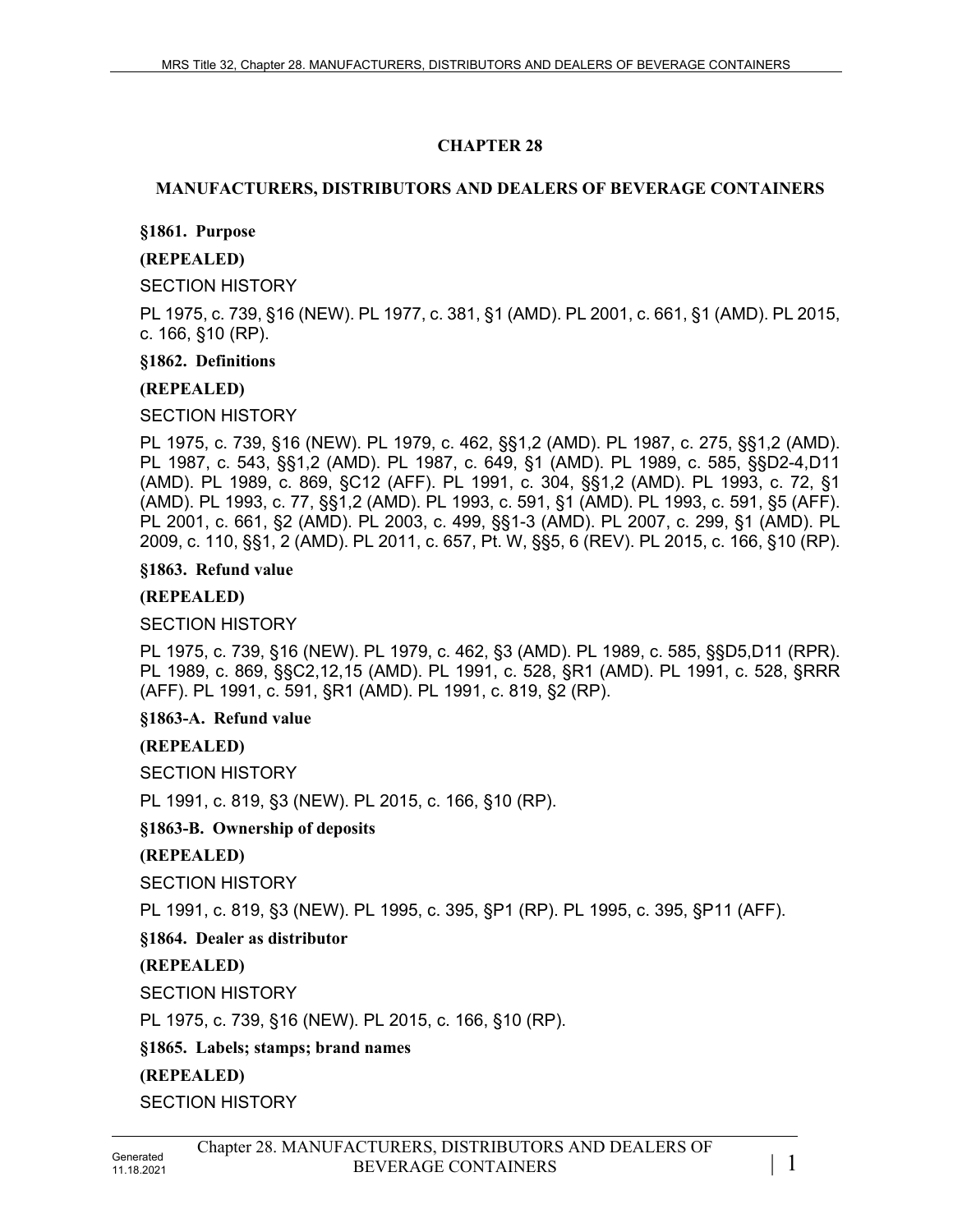PL 1975, c. 739, §16 (NEW). PL 1989, c. 427, §§1,2 (AMD). PL 1989, c. 817, §3 (AMD). PL 1989, c. 869, §§C3,15 (AMD). PL 1991, c. 491, §§1,2 (AMD). PL 1991, c. 819, §§4,5 (AMD). PL 1995, c. 437, §1 (AMD). PL 2001, c. 661, §3 (AMD). PL 2003, c. 499, §4 (AMD). PL 2007, c. 299, §2 (AMD). PL 2011, c. 429, §1 (AMD). PL 2015, c. 166, §10 (RP).

## **§1866. Application**

# **(REPEALED)**

## SECTION HISTORY

PL 1975, c. 739, §16 (NEW). PL 1979, c. 450 (AMD). PL 1979, c. 456 (AMD). PL 1979, c. 735 (AMD). PL 1987, c. 722 (AMD). PL 1989, c. 470, §§1,3 (AMD). PL 1989, c. 585, §§D6,D11 (AMD). PL 1989, c. 869, §§C4,5,12,15 (AMD). PL 1991, c. 528, §§R2,3 (AMD). PL 1991, c. 528, §§R18,RRR (AFF). PL 1991, c. 591, §§R2,3 (AMD). PL 1991, c. 591, §R18 (AFF). PL 1991, c. 819, §§6-9 (AMD). PL 1993, c. 703, §1 (AMD). PL 1995, c. 85, §1 (AMD). PL 1995, c. 395, §P2 (AMD). PL 1995, c. 395, §P11 (AFF). RR 2003, c. 1, §34 (COR). PL 2003, c. 499, §§5-7 (AMD). PL 2003, c. 688, §E1 (AMD). PL 2003, c. 700, §1 (AMD). PL 2003, c. 700, §6 (AFF). PL 2007, c. 299, §§3, 4 (AMD). PL 2009, c. 405, §§1-5 (AMD). PL 2011, c. 429, §§2, 3 (AMD). PL 2011, c. 429, §9 (AFF). PL 2013, c. 275, §1 (AMD). PL 2015, c. 166, §10 (RP).

**§1866-A. Abandoned and unclaimed deposits; reports and payments**

# **(REPEALED)**

## SECTION HISTORY

PL 1991, c. 528, §R4 (NEW). PL 1991, c. 528, §§R18,RRR (AFF). PL 1991, c. 591, §R4 (NEW). PL 1991, c. 591, §R18 (AFF). PL 1991, c. 819, §§10,11 (AMD). PL 1995, c. 395, §P3 (RP). PL 1995, c. 395, §P11 (AFF). PL 1995, c. 465, §A10 (AMD). PL 1995, c. 465, §C2 (AFF). PL 2007, c. 466, Pt. A, §54 (RP).

**§1866-B. State payments to deposit initiators**

## **(REPEALED)**

SECTION HISTORY

PL 1995, c. 395, §P4 (NEW). PL 2001, c. 661, §4 (RP).

**§1866-C. Reporting and payment obligations**

# **(REPEALED)**

SECTION HISTORY

PL 1995, c. 395, §P5 (NEW). PL 1995, c. 395, §P11 (AFF). PL 2001, c. 661, §5 (RP).

# **§1866-D. Commingling of beverage containers**

## **(REPEALED)**

SECTION HISTORY

PL 2003, c. 499, §8 (NEW). PL 2015, c. 166, §10 (RP).

## **§1866-E. Unclaimed deposits**

# **(REPEALED)**

SECTION HISTORY

PL 2003, c. 499, §8 (NEW). PL 2003, c. 700, §§2-4 (AMD). PL 2003, c. 700, §6 (AFF). PL 2009, c. 592, §1 (AMD). PL 2013, c. 259, §1 (AMD). PL 2015, c. 166, §10 (RP).

**§1867. Redemption centers**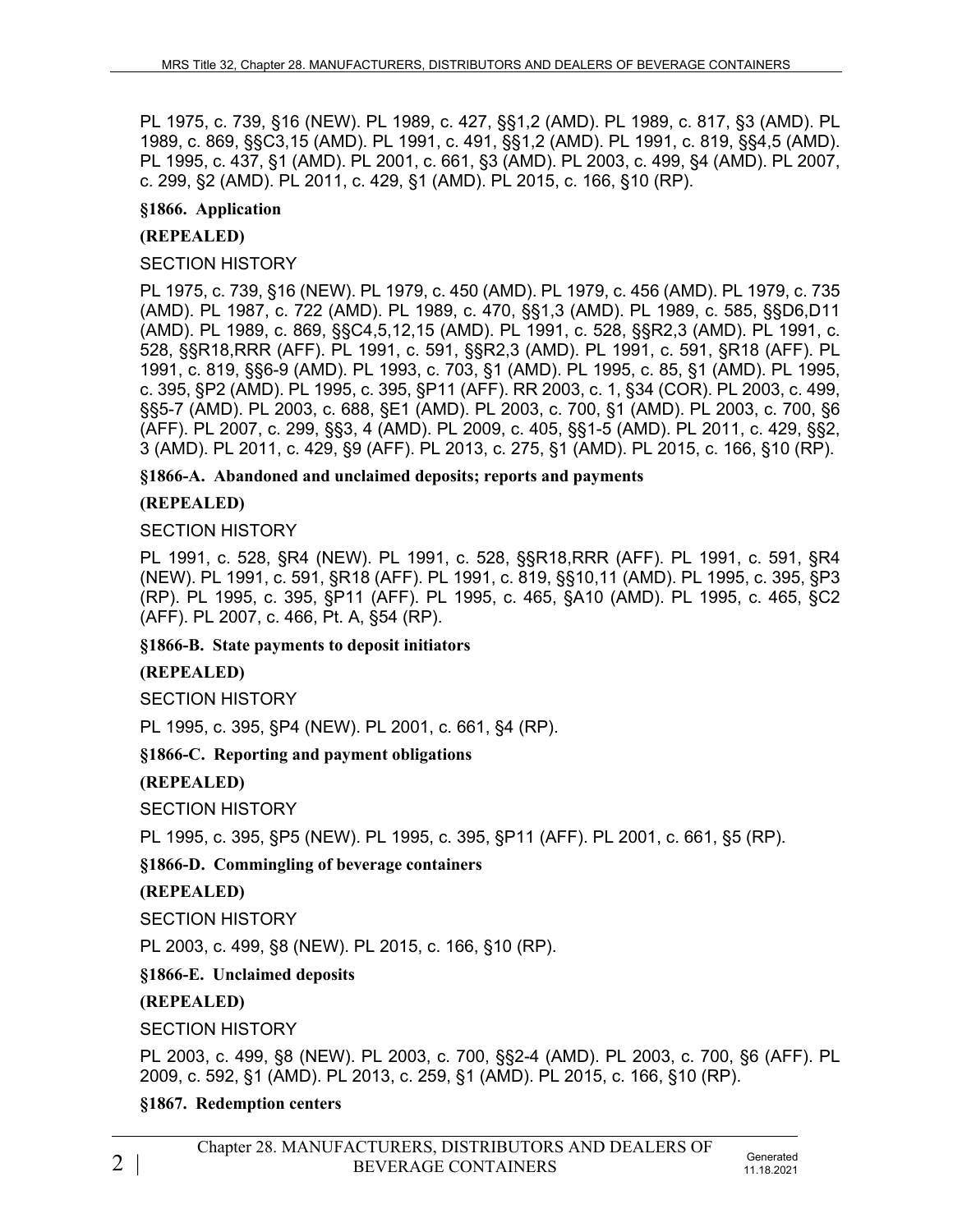# **(REPEALED)**

#### SECTION HISTORY

PL 1975, c. 739, §16 (NEW). PL 1977, c. 694, §585 (AMD). PL 1989, c. 585, §§D7,D11 (AMD). PL 1989, c. 869, Pt. C, §12 (AFF). PL 1991, c. 819, §12 (AMD). PL 1999, c. 547, §B78 (AMD). PL 1999, c. 547, §B80 (AFF). PL 2001, c. 661, §§6,7 (AMD). PL 2007, c. 299, §5 (AMD). PL 2009, c. 405, §6 (AMD). PL 2015, c. 166, §10 (RP).

#### **§1868. Prohibition on certain types of containers and holders**

## **(REPEALED)**

#### SECTION HISTORY

PL 1975, c. 739, §16 (NEW). PL 1979, c. 703 (AMD). PL 1987, c. 373, §§4,5 (AMD). PL 1989, c. 585, §§D8,D11 (AMD). PL 1989, c. 869, §§A1,C6,12 (AMD). PL 1991, c. 304, §3 (AMD). PL 1993, c. 591, §2 (AMD). PL 1993, c. 591, §5 (AFF). PL 2015, c. 166, §10 (RP).

#### **§1869. Penalties**

#### **(REPEALED)**

#### SECTION HISTORY

PL 1975, c. 739, §16 (NEW). PL 1989, c. 470, §§2,3 (AMD). PL 1991, c. 528, §R5 (AMD). PL 1991, c. 528, §RRR (AFF). PL 1991, c. 591, §R5 (AMD). PL 1993, c. 703, §2 (AMD). PL 1995, c. 395, §P6 (AMD). PL 1995, c. 395, §P11 (AFF). PL 2015, c. 166, §10 (RP).

#### **§1870. Exception for beverage containers used on international flights**

## **(REPEALED)**

#### SECTION HISTORY

PL 1977, c. 381, §2 (NEW). PL 1977, c. 564, §120 (NEW). PL 1977, c. 696, §243 (RAL). PL 1983, c. 173 (AMD). PL 2015, c. 166, §10 (RP).

#### **§1871. Rules and regulations**

## **(REPEALED)**

#### SECTION HISTORY

PL 1977, c. 381, §2 (NEW). PL 1977, c. 696, §243 (RAL). PL 1977, c. 696, §383 (AMD). PL 1991, c. 528, §R6 (AMD). PL 1991, c. 528, §RRR (AFF). PL 1991, c. 591, §R6 (AMD). PL 1995, c. 395, §P7 (AMD). PL 1995, c. 395, §P11 (AFF). PL 2001, c. 661, §8 (RP).

#### **§1871-A. Licensing requirements**

## **(REPEALED)**

#### SECTION HISTORY

RR 2001, c. 2, §A41 (COR). PL 2001, c. 661, §9 (NEW). PL 2009, c. 405, §7 (AMD). PL 2011, c. 429, §4 (AMD). PL 2015, c. 166, §10 (RP).

## **§1871-B. Beverage Container Enforcement Fund**

## **(REPEALED)**

SECTION HISTORY

PL 2001, c. 661, §9 (NEW). PL 2015, c. 166, §10 (RP).

# **§1871-C. Department administration**

## **(REPEALED)**